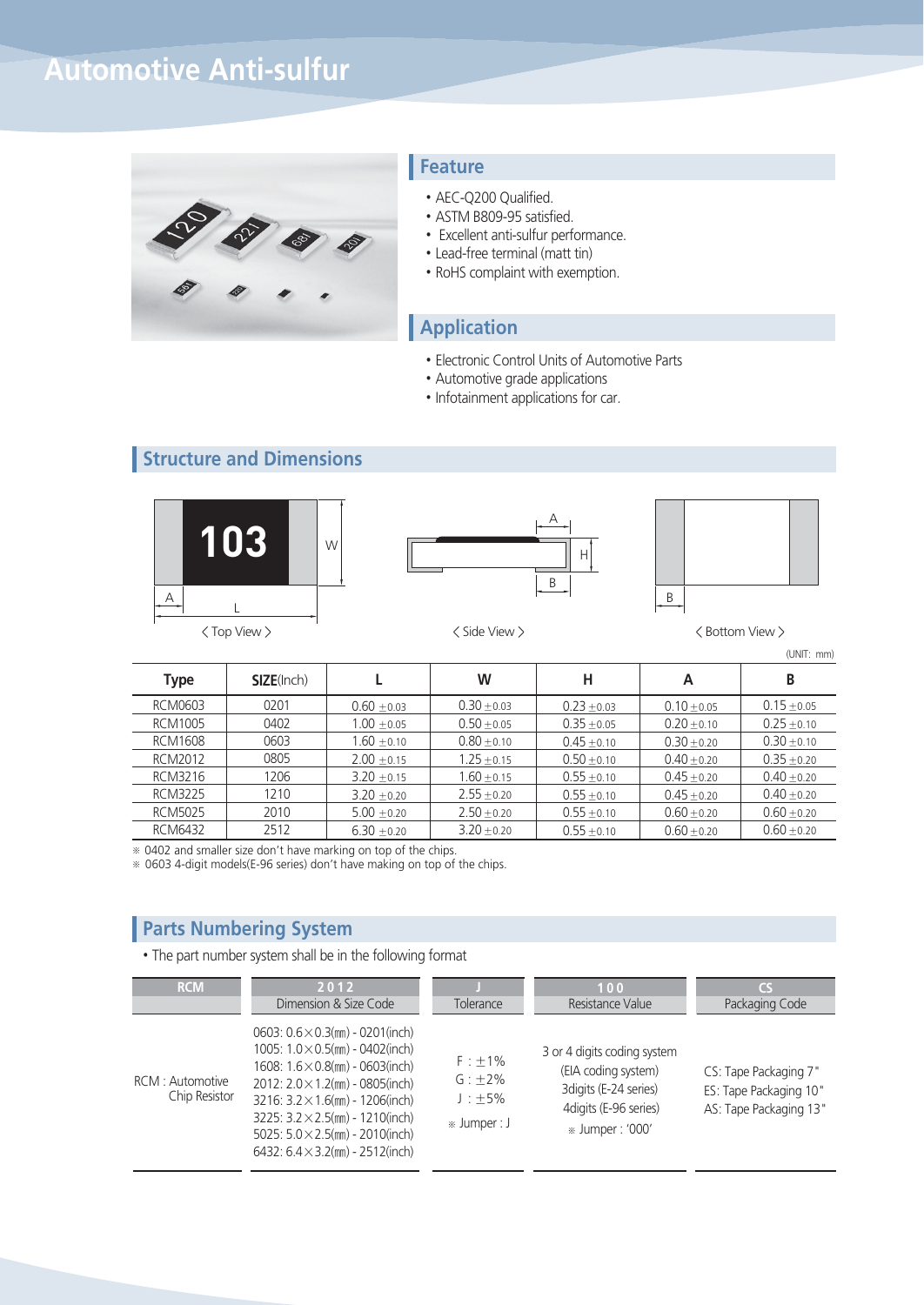### **Specification**

| <b>Type</b>    | <b>Size</b><br>(inch) | Rated<br><b>Power</b><br>(W) | Rated<br>Voltage<br>(V) | <b>Max</b><br>Working<br>Voltage<br>(V) | <b>Tolerance</b><br>$(\% )$            | Resistance<br>Range<br>(ဂ္ဂ) | T.C.R<br>(ppm/°C) | <b>Working</b><br>Temp.<br>(C) | Rated<br><b>Ambient</b><br>Temp.<br>$(\mathrm{C})$ | <b>Moisture</b><br>Level | Operation<br><b>Notes</b><br>Example o  |
|----------------|-----------------------|------------------------------|-------------------------|-----------------------------------------|----------------------------------------|------------------------------|-------------------|--------------------------------|----------------------------------------------------|--------------------------|-----------------------------------------|
| <b>RCM0603</b> | 0201                  | 1/20                         |                         | 25                                      | $\pm$ 1(F)<br>$\pm 2(G)$<br>$\pm$ 5(J) | $1 - 9.9$<br>$10 - 10M$      | $+300$<br>$+250$  | $-55 - 125$                    |                                                    |                          | Pattern De<br>Recommend<br>Soldering Co |
| <b>RCM1005</b> | 0402                  | 1/16                         | $\sqrt{P \times R}$     | 50                                      |                                        |                              |                   |                                |                                                    |                          |                                         |
| <b>RCM1608</b> | 0603                  | 1/10                         |                         | 50<br>$\pm$ 0.5(D)                      |                                        |                              |                   | 70                             | Level 1                                            | <b>General St</b>        |                                         |
| <b>RCM2012</b> | 0805                  | 1/8                          | P: Rated Power(W)       | 150                                     | ±1(F)                                  | $1 - 9.9$                    | ±300              | $-55 - 155$                    |                                                    |                          |                                         |
| <b>RCM3216</b> | 1206                  | 1/4                          | R:Resistance(Q)         | 200                                     | $\pm 2(G)$                             | $10 \sim 10M$                | $+100$            |                                |                                                    |                          | General                                 |
| <b>RCM3225</b> | 1210                  | 1/3                          |                         | 200                                     | $\pm$ 5(J)                             |                              |                   |                                |                                                    |                          |                                         |
| <b>RCM5025</b> | 2010                  | 2/3                          |                         | 200                                     |                                        |                              |                   |                                |                                                    |                          |                                         |
| <b>RCM6432</b> | 2512                  |                              |                         | 200                                     |                                        |                              |                   |                                |                                                    |                          | Low ohms<br>(RUT Serie                  |

• Please contact our sales representatives or engineers for other specifications

#### **Power Derating Curve**

The rated power is the maximum continuous loading power at 70℃ ambient temperature.

For ambient temperature above 70℃, the loading power follows the below power derating curve.



## **Jumper Rating**

| <b>Type</b>    | <b>Size</b><br>(inch) | <b>Rated Current</b><br>(A) | Resistance<br>(A) |  |
|----------------|-----------------------|-----------------------------|-------------------|--|
| RCM0603        | 0201                  | 0.5                         |                   |  |
| <b>RCM1005</b> | 0402                  | 1.0                         |                   |  |
| RCM1608        | 0603                  |                             |                   |  |
| RCM2012        | 0805                  |                             |                   |  |
| RCM3216        | 1206                  |                             | $0.05$ Max        |  |
| <b>RCM3225</b> | 1210                  | 2.0                         |                   |  |
| <b>RCM5025</b> | 2010                  |                             |                   |  |
| RCM6432        | 2512                  |                             |                   |  |

| * 3 digits indication                                                | * 4 digits indication                                                          |
|----------------------------------------------------------------------|--------------------------------------------------------------------------------|
| (E-24 series)                                                        | (E-96 series)                                                                  |
| - Left 2 digits represent                                            | - Left 3 digits represent                                                      |
| significant figures.                                                 | significant figures.                                                           |
| - Last 1 digit represents                                            | - Last 1 digit represents                                                      |
| exponential number of 10.                                            | exponential number of 10.                                                      |
| - Example: 103                                                       | - Example: 1002                                                                |
| Left 2 digits: 10                                                    | Left 3 digits: 100                                                             |
| Last 1 digit: 3                                                      | Last 1 digit: 2                                                                |
| $103 = 10 \times 10^{3} \Omega$                                      | $1002 = 100 \times 10^{2} \Omega$                                              |
| $= 10000\Omega = 10k\Omega$                                          | $=10000\Omega$ = 10 k $\Omega$                                                 |
| No marking types for 3<br>- digit models :<br>RC0402, RC0603, RC1005 | No marking types for 4<br>-digit models :<br>RC0402, RC0603,<br>RC1005, RC1608 |

# **Marking Marking Code System (E-96, E-24)**

| E-96 | $E-24$ | E-96 | $E-24$ | E-96 | $E-24$ | E-96 | E-24 |
|------|--------|------|--------|------|--------|------|------|
| 100  | 10     | 178  |        | 316  |        | 562  | 56   |
| 102  |        | 182  | 18     | 324  | 33     | 576  |      |
| 105  |        | 187  |        | 332  |        | 590  |      |
| 107  |        | 191  |        | 340  |        | 604  |      |
| 110  | 11     | 196  |        | 348  |        | 619  |      |
| 113  |        | 200  | 20     | 357  | 36     | 634  | 62   |
| 115  |        | 205  |        | 365  |        | 649  |      |
| 118  |        | 210  |        | 374  |        | 665  |      |
| 121  | 12     | 215  |        | 383  | 39     | 681  | 68   |
| 124  |        | 221  | 22     | 392  |        | 698  |      |
| 127  |        | 226  |        | 402  |        | 715  |      |
| 130  | 13     | 232  |        | 412  |        | 732  |      |
| 133  |        | 237  |        | 422  |        | 750  | 75   |
| 137  |        | 243  | 24     | 432  | 43     | 768  |      |
| 140  |        | 249  |        | 442  |        | 787  |      |
| 143  |        | 255  |        | 453  |        | 806  |      |
| 147  |        | 261  |        | 464  |        | 825  | 82   |
| 150  | 15     | 267  |        | 475  | 47     | 845  |      |
| 154  |        | 274  | 27     | 487  |        | 866  |      |
| 158  |        | 280  |        | 499  |        | 887  |      |
| 162  | 16     | 287  |        | 511  | 51     | 909  |      |
| 165  |        | 294  |        | 523  |        | 931  | 91   |
| 169  |        | 301  | 30     | 536  |        | 953  |      |
| 174  |        | 309  |        | 549  |        | 976  |      |
|      |        |      |        |      |        |      |      |

**Example of land Pattern Design**

**Recommended Soldering Conditions**

**General Structure**

**Low ohms**

**(RUT Series)**

**Ultra Low ohms (RU Series)**

**Ultra Low Ohms (RUK Series)**

**Ultra Low Ohms (RJ Series)**

**Arrays**

**(CONVEX Type)**

**Arrays (CONCAVE Type)**

**Arrays**

**(FLAT Type)**

**Anti-Sulfur Resistors**

**Anti-Sulfur Resistor Arrays(Convex Type)**

**Anti-Sulfur Resistor Arrays(Concave Type)**

**Anti-Sulfur Resistor Arrays (Flat Type)**

#### **Automotive Anti-sulfur**

**Automotive Anti-sulfur Arrays (Convex Type)**

**Attenuator**

**Characteristics Performance** 

**Packaging**

**Standard Resistance Value**

The specifications and designs contained herein may be subject to change without notice. Please contact our sales representatives or product engineers before order.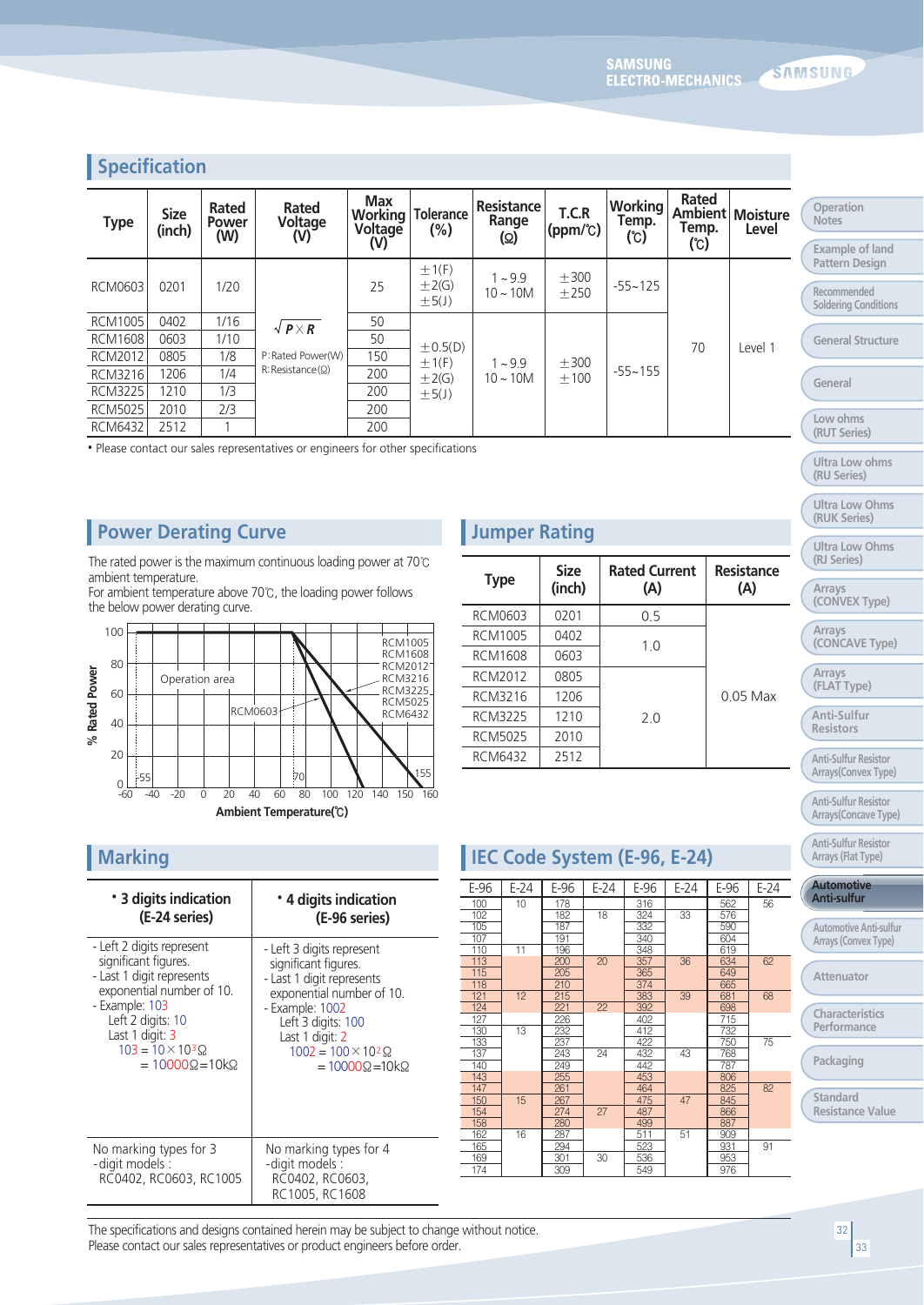# **Automotive Anti-sulfur Arrays (Convex Type)**



#### **Feature**

- AEC-Q200 Qualified.
- ASTM B809-95 satisfied.
- Excellent anti-sulfur performance.
- Lead-free terminal (matt tin)
- RoHS complaint with exemption.

#### **Application**

- Electronic Control Units of Automotive Parts
- Automotive grade applications
- Infotainment applications for car.

### **Structure and Dimensions**







(UNIT: mm)

| Type    |               | w             |               |               |               | C <sub>1</sub> | C <sub>2</sub>           |               |
|---------|---------------|---------------|---------------|---------------|---------------|----------------|--------------------------|---------------|
| RPM102P | $.00 + 0.10$  | $1.00 + 0.10$ | $0.35 + 0.10$ | $0.25 + 0.10$ | $0.25 + 0.10$ | $0.33 + 0.10$  | $\overline{\phantom{0}}$ | $0.65 + 0.10$ |
| RPM104P | $2.00 + 0.10$ | $1.00 + 0.10$ | $0.35 + 0.10$ | $0.25 + 0.10$ | $0.25 + 0.10$ | $0.40 + 0.10$  | $0.30 + 0.10$            | $0.50 + 0.10$ |
| RPM164P | $3.20 + 0.10$ | $1.60 + 0.10$ | $0.50 + 0.10$ | $0.30 + 0.15$ | $0.30 + 0.15$ | $0.60 + 0.15$  | $0.40 + 0.15$            | $0.80 + 0.15$ |

#### **Parts Numbering System**

p

• The part number system shall be in the following format

| <b>RPM</b>                                             | 10                             | 4P                           | Tolerance                                                | 100                                                                                                                      | CS                                                                        |
|--------------------------------------------------------|--------------------------------|------------------------------|----------------------------------------------------------|--------------------------------------------------------------------------------------------------------------------------|---------------------------------------------------------------------------|
| Code Designation                                       | <b>Dimension</b>               | <b>Resistors</b>             |                                                          | Resistance Value                                                                                                         | Packaging Code                                                            |
| RPM : Automotive<br>Anti-sulfur Array<br>(Convex Type) | 10:0402 Array<br>16:0603 Array | 2P: 2 Pieces<br>4P: 4 Pieces | $F: \pm 1\%$<br>$G: 2\%$<br>$J: \pm 5\%$<br>» Jumper : J | 3 or 4 digits coding system<br>(EIA coding system)<br>3 digits (E-24 series)<br>4digits (E-96 series)<br>» Jumper: '000' | CS: Tape Packaging 7"<br>ES: Tape Packaging 10"<br>AS: Tape Packaging 13" |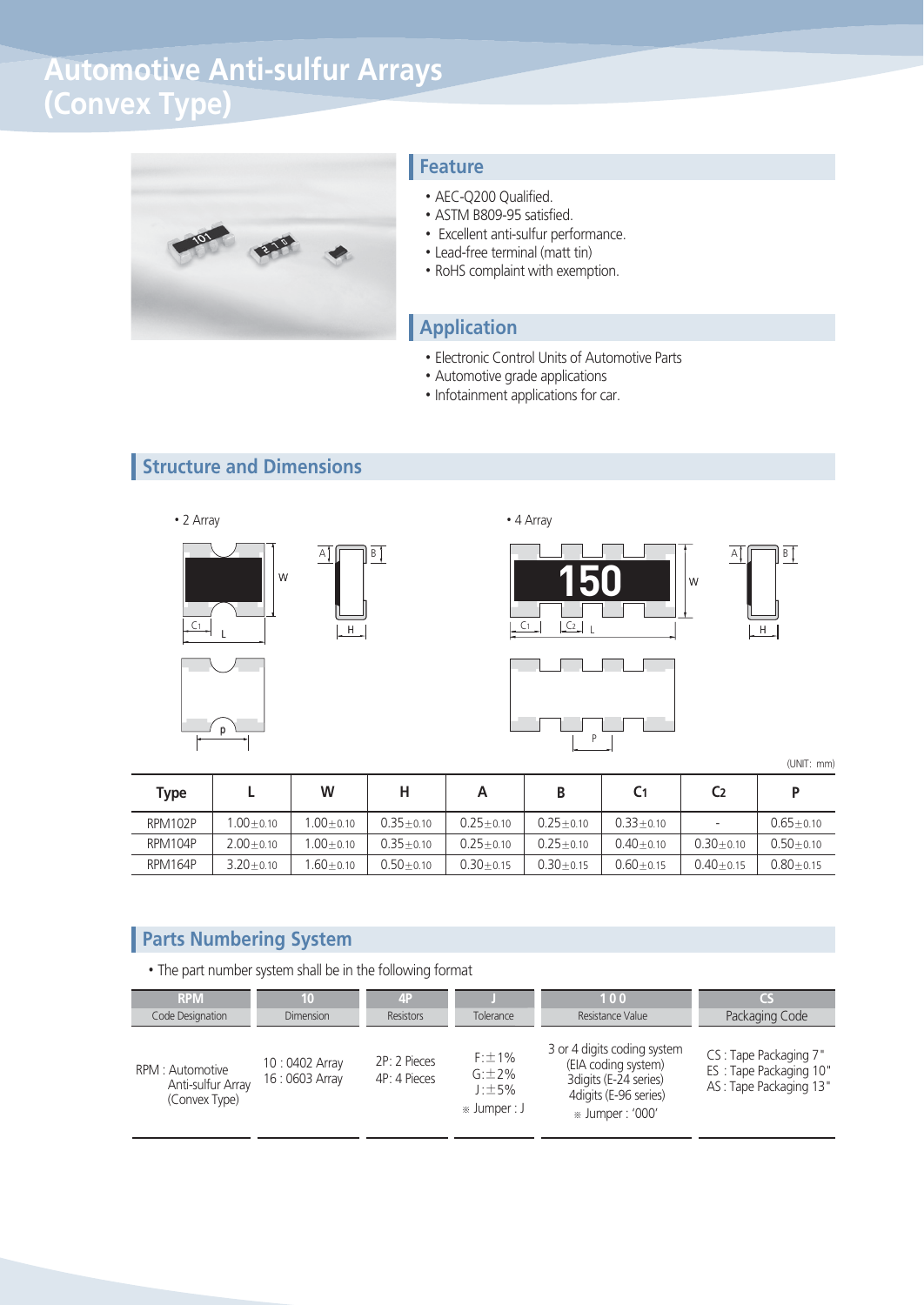#### **Specification**

| <b>Type</b>    | <b>Size</b><br>(inch) | Rated<br><b>Power</b><br>(W) | Rated<br>Voltage<br>(V)                  | <b>Max</b><br><b>Working</b><br>Voltage<br>(V) | <b>Tolerance</b><br>$(\% )$ | Resistance<br>Range<br>(Ω) | T.C.R<br>$(ppm/\text{C})$ | <b>Working</b><br>Temp.<br>(℃) | Rated<br>Temp. | <b>Ambient Moisture</b><br>Level | Operation<br><b>Notes</b>           |
|----------------|-----------------------|------------------------------|------------------------------------------|------------------------------------------------|-----------------------------|----------------------------|---------------------------|--------------------------------|----------------|----------------------------------|-------------------------------------|
|                |                       |                              |                                          |                                                |                             |                            |                           |                                | (C)            |                                  | Example of land                     |
| <b>RPM102P</b> | 0404                  | 1/16                         |                                          | 50                                             | ±1(F)                       |                            |                           |                                |                |                                  | Pattern Design                      |
| <b>RPM104P</b> | 0804                  | 1/16                         | $\sqrt{P \times R}$<br>P: Rated Power(W) | 50                                             | $\pm 2(G)$                  | ~29.9<br>$10 - 1M$         | ±300<br>$+200$            | $-55 - 155$                    | 70             | evel 1                           | Recommended<br>Soldering Conditions |
| <b>RPM164P</b> | 206                   | 1/16                         | R:Resistance(Q)                          | 100                                            | ±5(J)                       |                            |                           |                                |                |                                  |                                     |

• Please contact our sales representatives or engineers for other specifications

#### **Power Derating Curve Calculate 1 Service 2 Alternative Rating**

The rated power is the maximum continuous loading power at 70℃ ambient temperature.

For ambient temperature above 70℃, the loading power follows the below power derating curve.



| <b>Type</b> | <b>Size</b><br>(inch) | <b>Rated Current</b><br>(A) | Resistance<br>(Ω) |
|-------------|-----------------------|-----------------------------|-------------------|
| RPM102P     | 0404                  |                             |                   |
| RPM104P     | 0804                  | 1.0                         | $0.05$ Max        |
| RPM164P     | 1206                  |                             |                   |

| (RUT Series)                  |
|-------------------------------|
| Ultra Low ohms<br>(RU Series) |
|                               |
| Ultra Low Ohms                |

**General Structure**

**General**

**Low ohms**

#### **Ultra Low Ohms (RJ Series)**

**(RUK Series)**

**Arrays**

**(CONVEX Type)**

**Arrays (CONCAVE Type)**

**Arrays**

**(FLAT Type)**

**Anti-Sulfur Resistors**

**Anti-Sulfur Resistor Arrays(Convex Type)**

**Anti-Sulfur Resistor**

**Arrays(Concave Type)**

**Anti-Sulfur Resistor Arrays (Flat Type)**

**Automotive Anti-sulfur**

**Automotive Anti-sulfur Arrays (Convex Type)**

**Attenuator**

**Characteristics Performance** 

**Packaging**

**Standard Resistance Value**

#### **Land Pattern**



| : Land Pattern  |  |
|-----------------|--|
| : Chip Resistor |  |



| <b>Type</b> | r   | ՝   |      |     |     | P <sub>1</sub> | P <sub>2</sub> |
|-------------|-----|-----|------|-----|-----|----------------|----------------|
| 102P        | 0.4 | 0.4 | 0.25 | 0.5 | 0.5 | 0.65           |                |
| 104P        | 0.7 | 0.3 | 0.2  | 0.5 | 0.5 | 0.55           | 0.5            |
| 164P        | 0.7 | 0.5 | 0.3  | 0.9 | 0.8 | 0.9            | 0.8            |

The specifications and designs contained herein may be subject to change without notice. Please contact our sales representatives or product engineers before order.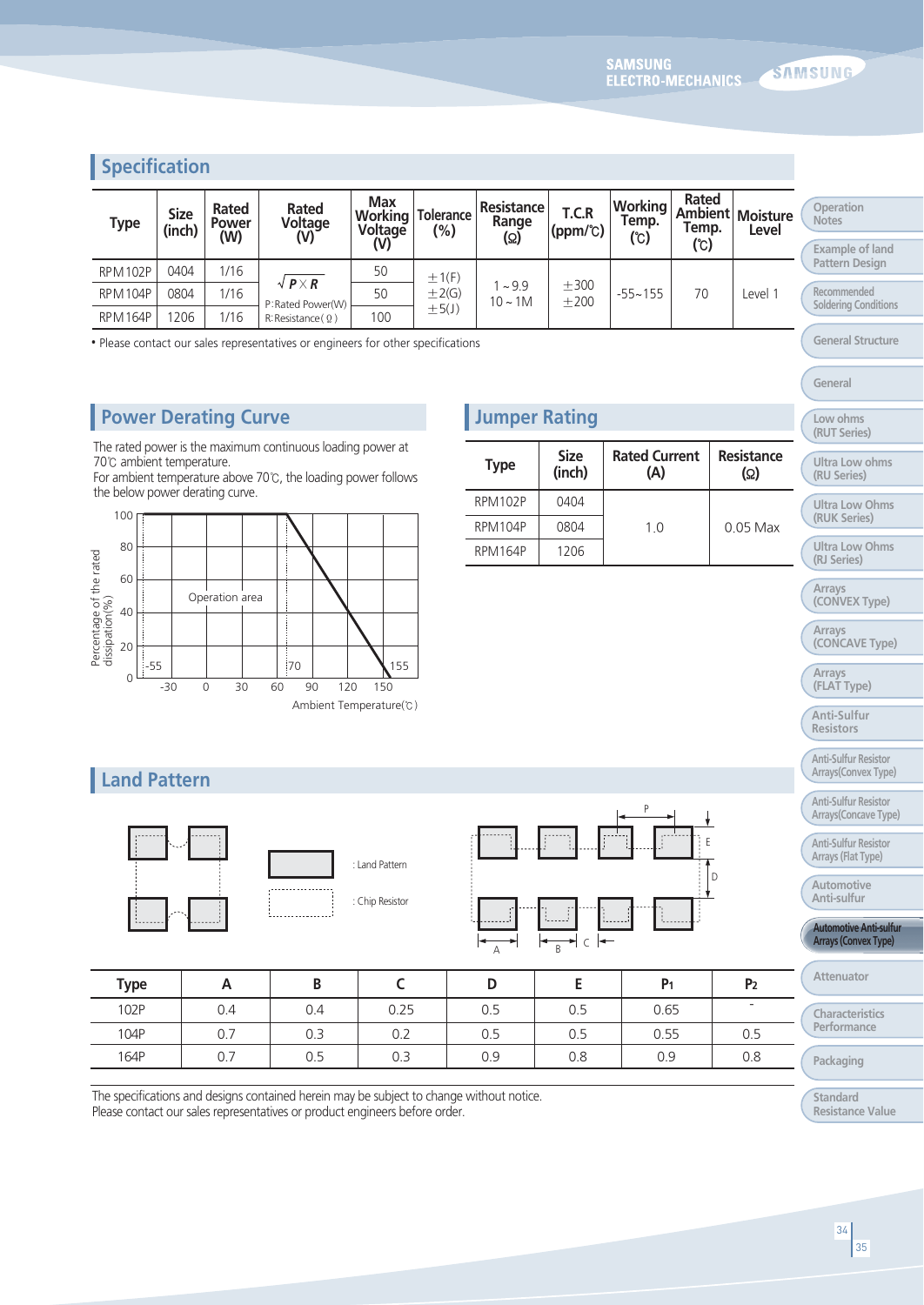- 1005(0402), 1608(0603), 2012(0805), 3216(1206),

#### ■ Features

- AEC-Q200 qualified
- Lead free terminal with matt Tin
- RoHS Compliant.



|  |   | F           |
|--|---|-------------|
|  |   | Tolerance   |
|  | F | $\pm 1.0\%$ |
|  |   | ±5.0%       |
|  |   |             |

\* Jumper : 'J'

| 2552                                   | CS. |           |              |  |
|----------------------------------------|-----|-----------|--------------|--|
| Resistance Value                       |     |           | Packing Type |  |
| - 3-digit code System                  |     | CS        | 7" reel      |  |
| (E-24 series)<br>- 4-digit code System |     | <b>FS</b> | 10" reel     |  |
| (E-96 series)<br>- Jumper: '000'       |     | AS.       | 13" reel     |  |
|                                        |     |           |              |  |

- 2552 : 25.5KΩ

## Part Number System

Thick Film Automotive chip resistor

**RCA** 

Type (Series)

RCA



#### **AMSUNG ELECTRO-MECHANICS**

Document No : CRGA-15073166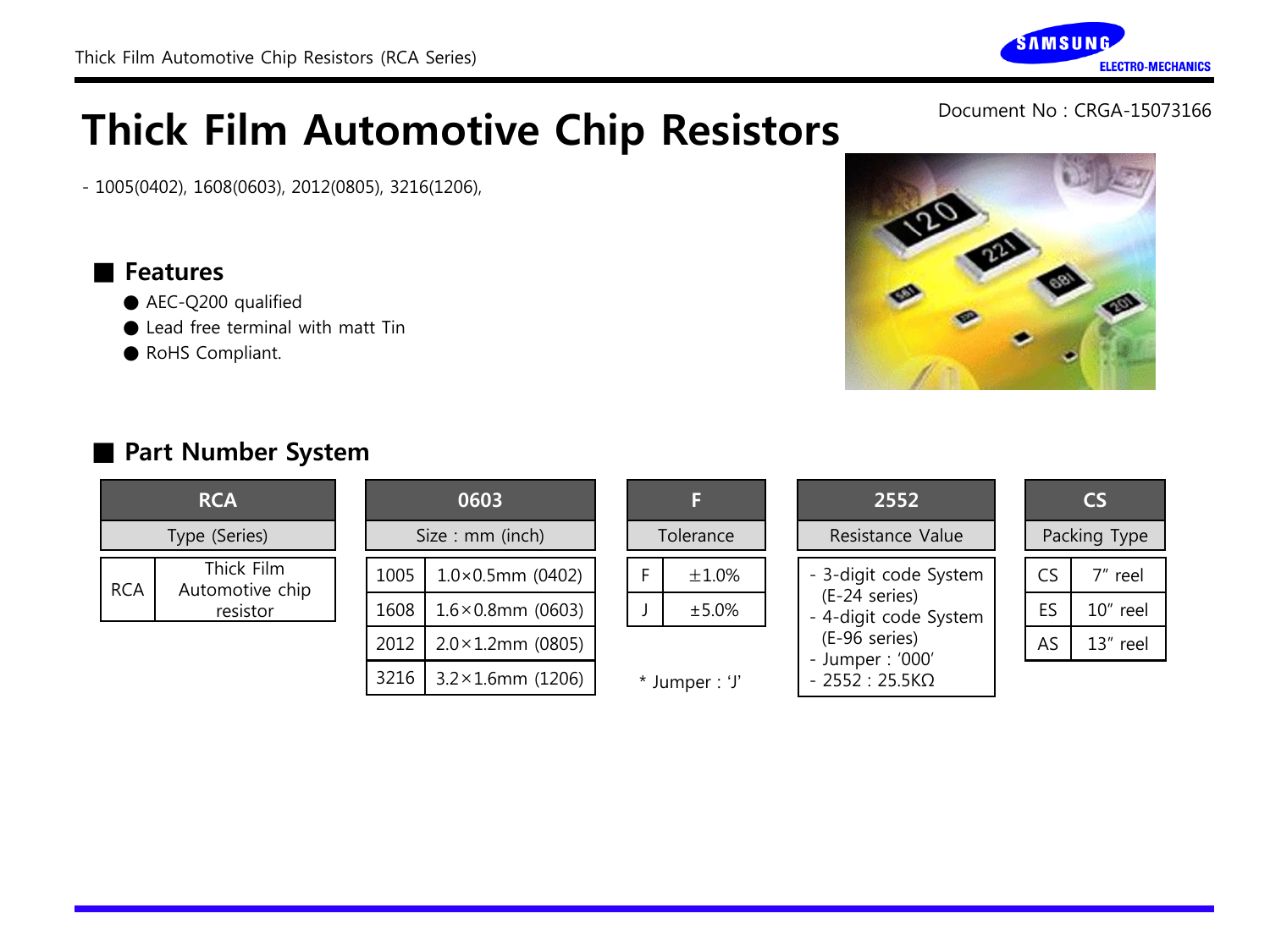

### ■ Structure and Dimensions







[ Unit : mm ]

| Size(mil)     |                 | W               |                 | A               | B               | <b>Unit Weight</b> |
|---------------|-----------------|-----------------|-----------------|-----------------|-----------------|--------------------|
| RCA1005(0402) | $1.00 \pm 0.05$ | $0.50 \pm 0.05$ | $0.35 \pm 0.05$ | $0.20 \pm 0.10$ | $0.25 \pm 0.10$ | 0.6 <sub>mg</sub>  |
| RCA1608(0603) | $1.60 \pm 0.10$ | $0.80 \pm 0.10$ | $0.45 \pm 0.10$ | $0.30 \pm 0.20$ | $0.30 \pm 0.10$ | 2.1 <sub>mg</sub>  |
| RCA2012(0805) | $2.00 \pm 0.15$ | $1.25 \pm 0.15$ | $0.50 \pm 0.10$ | $0.40 \pm 0.20$ | $0.35 \pm 0.20$ | 4.9 <sub>mg</sub>  |
| RCA3216(1206) | $3.10 \pm 0.15$ | $1.60 \pm 0.15$ | $0.55 \pm 0.10$ | $0.45 \pm 0.20$ | $0.40 \pm 0.20$ | 9.5 <sub>mg</sub>  |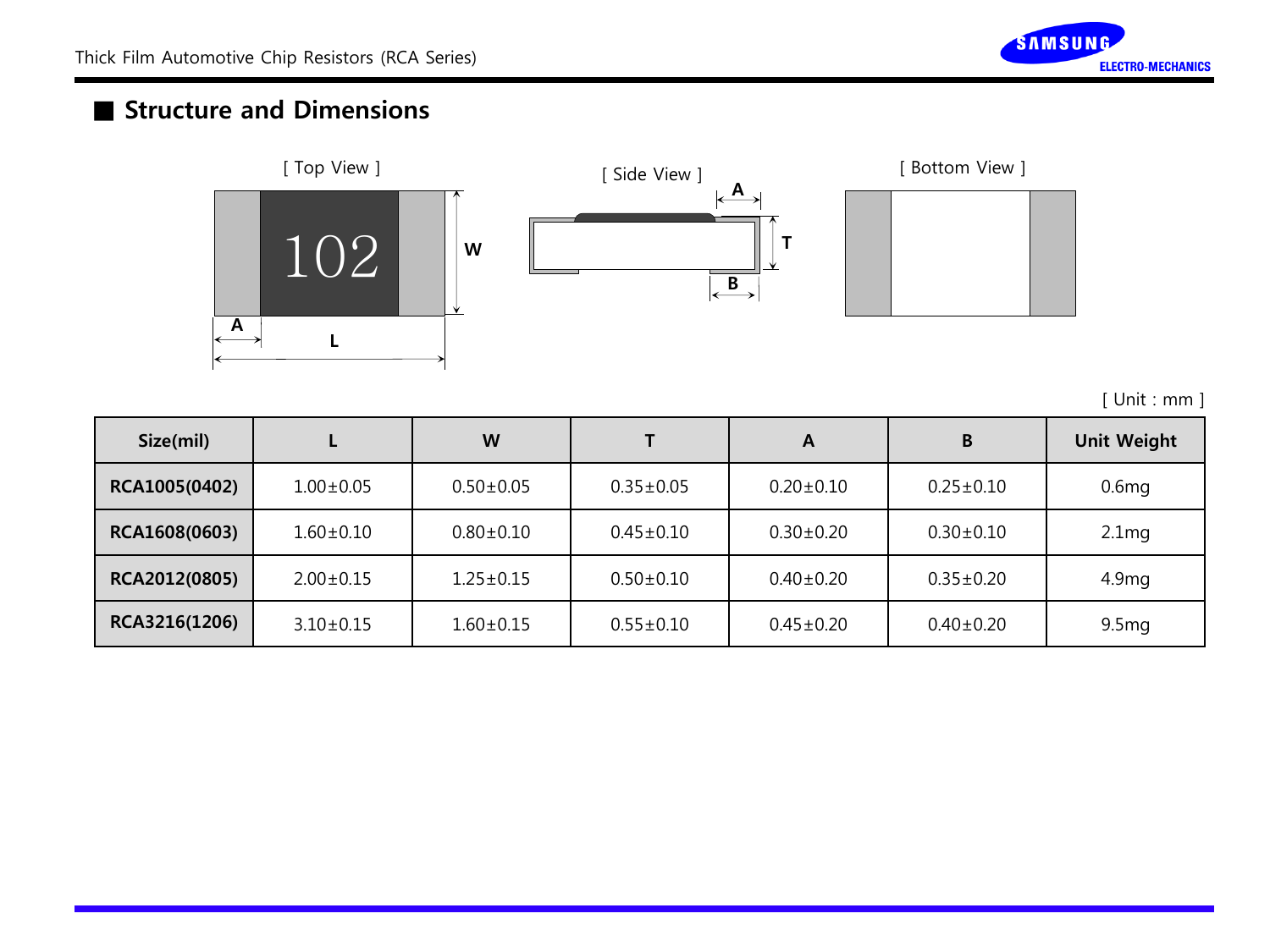

### ■ Applications and Ratings

| <b>Type</b>    | <b>Size</b><br>(mil) | Rated<br><b>Power</b><br>[W] | <b>Rated Voltage</b><br>[V]                   | <b>Max Working</b><br>Voltage<br>[V] | <b>Tolerance</b><br>[%] | <b>Resistance</b><br>Range<br>[Ω] | <b>T.C.R</b><br>[ppm/°C]                | Working<br>Temp.<br>[°C] | <b>Moisture</b><br>Level |
|----------------|----------------------|------------------------------|-----------------------------------------------|--------------------------------------|-------------------------|-----------------------------------|-----------------------------------------|--------------------------|--------------------------|
| <b>RCA1005</b> | 0402                 | 1/16                         |                                               | 50                                   |                         |                                   |                                         |                          |                          |
| <b>RCA1608</b> | 0603                 | 1/10                         | $\sqrt{P \times R}$                           | 50                                   | $\pm 1(F)$              |                                   | 1~990 : ±300                            |                          | Level 1                  |
| <b>RCA2012</b> | 0805                 | 1/8                          | P: Rated Power(W)<br>$R : Resistance(\Omega)$ | 150                                  | $\pm 5(J)$              |                                   | $1 \sim 10M$<br>$100~10 M\Omega$ : ±100 | $-55 \sim 155$           |                          |
| <b>RCA3216</b> | 1206                 | 1/4                          |                                               | 200                                  |                         |                                   |                                         |                          |                          |

• Please contact our sales representatives or engineers for other specifications



| <b>Type</b>              | Rated<br><b>Current</b> [A] | <b>Max Overload</b><br><b>Current [A]</b> | <b>Resistance</b><br>וΩן | <b>Working</b><br>Temp.[°C] |  |
|--------------------------|-----------------------------|-------------------------------------------|--------------------------|-----------------------------|--|
| 1005, 1608               |                             |                                           |                          |                             |  |
| 2012 and<br>bigger sizes |                             |                                           | $0.05$ max               | $-55 \sim 155$              |  |

### ■ Rated Voltage

- $V = \sqrt{P \times R}$
- E : Rated Voltage (V) P : Rated Power (W)
	- R : Resistance Value (Ω)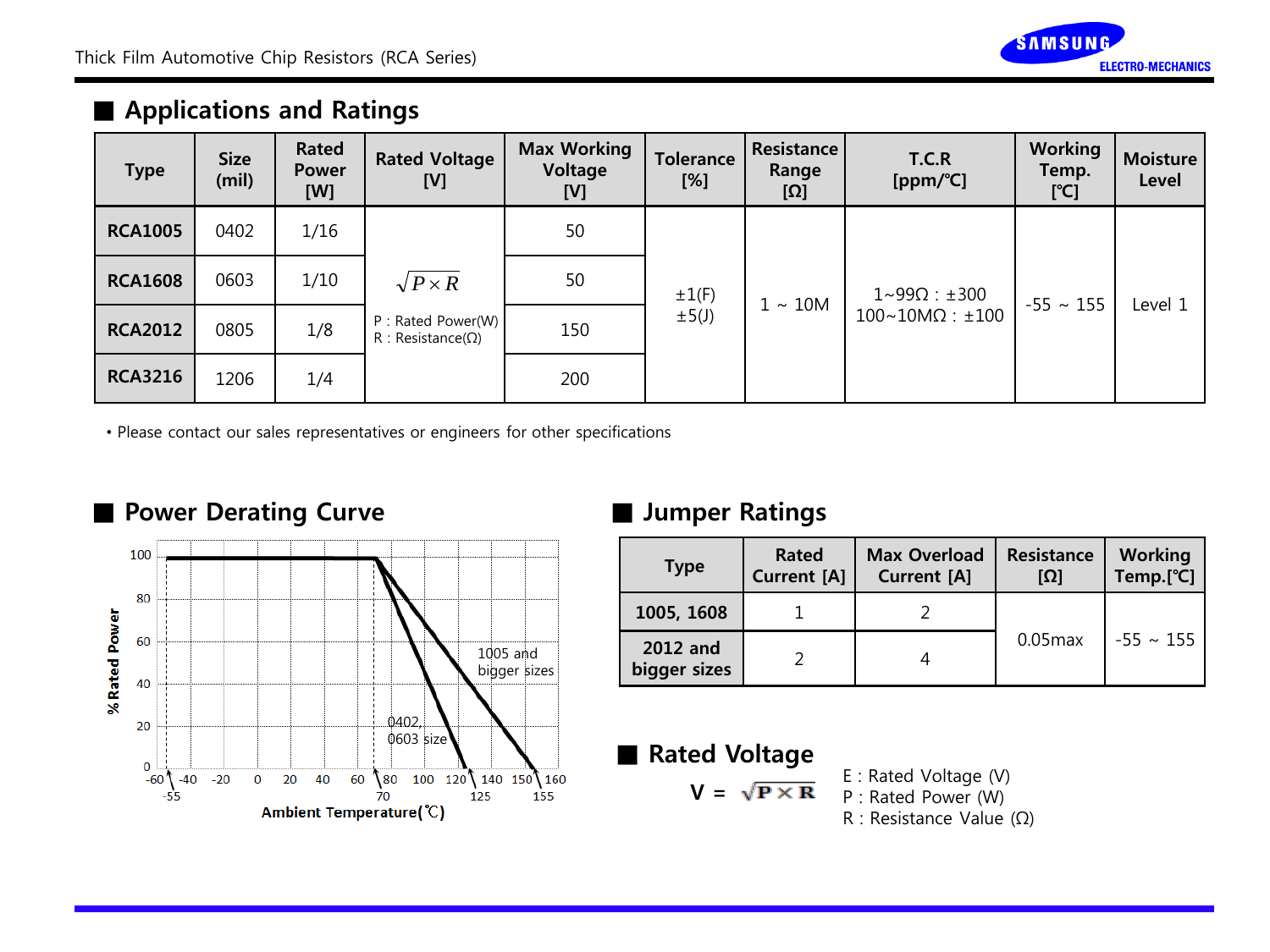

## ■ Standard Soldering Pad Dimensions



[ Unit : mm ]

| Size(mil)     | <b>Reflow Soldering</b> |              |          |              |  |  |
|---------------|-------------------------|--------------|----------|--------------|--|--|
|               | $\boldsymbol{A}$        | $\, {\bf B}$ | $2A + B$ | $\mathsf{C}$ |  |  |
| RCA1005(0402) | 0.60                    | 0.50         | 1.70     | 0.50         |  |  |
| RCA1608(0603) | 0.80                    | 0.80         | 2.40     | 0.80         |  |  |
| RCA2012(0805) | 0.90                    | 1.40         | 3.20     | 1.20         |  |  |
| RCA3216(1206) | 1.30                    | 1.80         | 4.40     | 1.50         |  |  |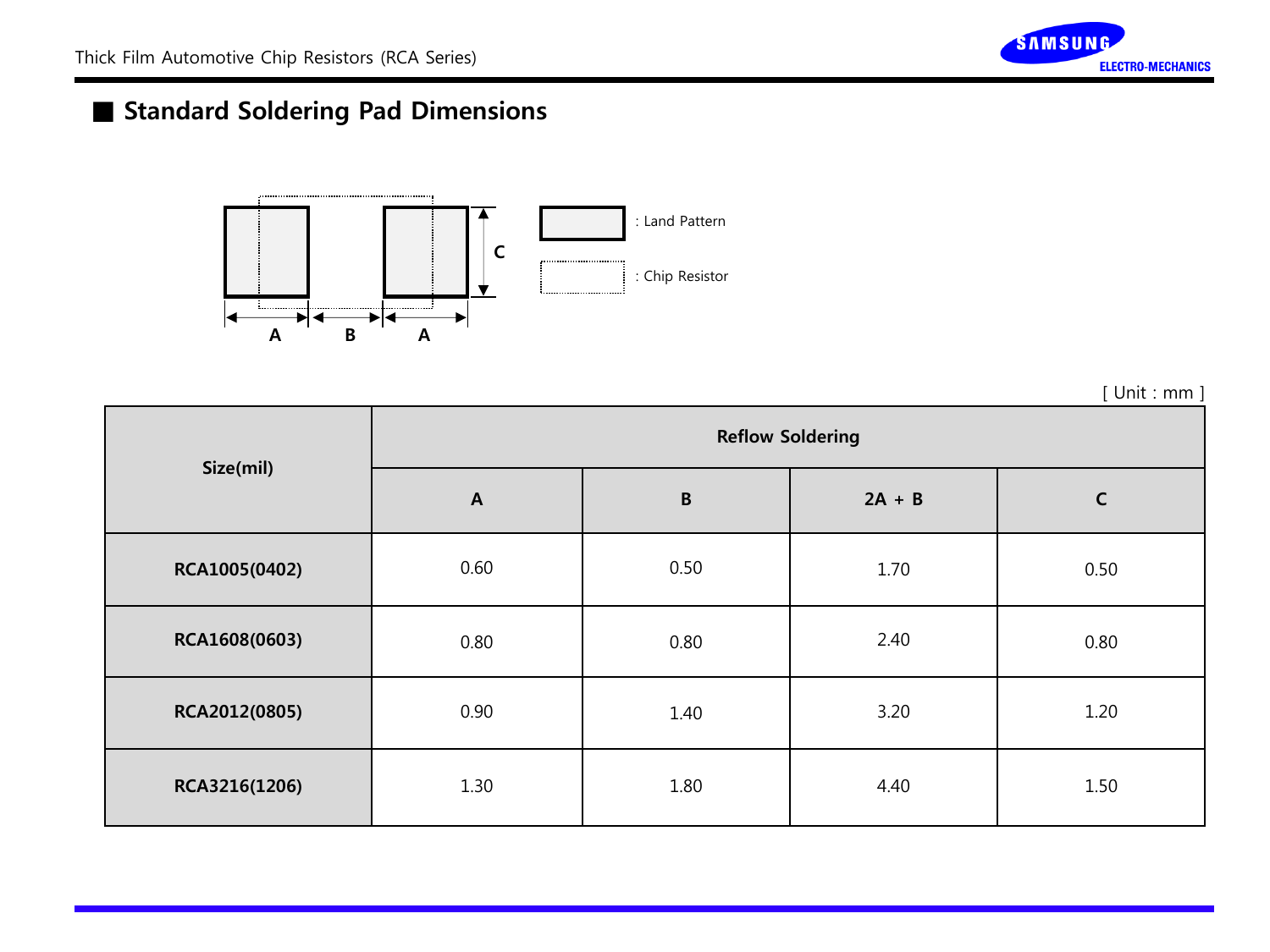

### ■ Performance Characteristics

| <b>Test Item</b>                              | <b>AEC-Q200</b> |                                       | <b>Test Condition</b>                                                                                                                    | <b>Requirements</b>    |                        |  |
|-----------------------------------------------|-----------------|---------------------------------------|------------------------------------------------------------------------------------------------------------------------------------------|------------------------|------------------------|--|
|                                               | Test No.        | <b>Test Standard</b>                  |                                                                                                                                          | <b>Resistor</b>        | Jumper                 |  |
| High Temp.<br><b>Exposure</b>                 | 3               | MIL-STD-202 Method 108                | Unpowered<br>125℃ 1000hr                                                                                                                 | $\pm(1\% + 0.1\Omega)$ | $< 50 \text{m}\Omega$  |  |
| <b>Temperature</b><br>Cycling                 | 4               | JESD22 Method JA-104                  | 1000 cycle, -55~125℃<br>30min dwell time, 1min<br>transition time                                                                        | $\pm(1\% + 0.1\Omega)$ | $< 50 \text{m}\Omega$  |  |
| <b>Biased Humidity</b>                        | 7               | MIL-STD-202 Method 103                | 10% of rated power<br>85°C/85%RH, 1000hr                                                                                                 | $\pm(3\% + 0.1\Omega)$ | $< 100 \text{m}\Omega$ |  |
| <b>Operational Life</b>                       | 8               | MIL-STD-202 Method 108                | Rated Power<br>125℃, 1000hrs<br>1.5hr ON, 0.5hr OFF                                                                                      | $\pm(3\% + 0.1\Omega)$ | $< 100 \text{m}\Omega$ |  |
| <b>Resistance to</b><br><b>Soldering Heat</b> | 15              | MIL-STD-202 Method 210                | Reflow soldering<br>260±5℃, 10 sec max.                                                                                                  | $\pm(1\% + 0.1\Omega)$ | $< 50 \text{m}\Omega$  |  |
| <b>ESD</b>                                    | 17              | AEC-Q200-002<br>ISO/DIS 10605         | 150pF,2k0,DC 0.5~8kV<br>& AD 12~25kV                                                                                                     | $\pm(3\% + 0.1\Omega)$ | $< 50 \text{m}\Omega$  |  |
| Solderability                                 | 18              | J-STD-002                             | Method B, Dry heat @235℃ 5sec<br>Method B, Steam aging 8hrs, @21<br>5°C, 5sec<br>Method D, Steam aging 8hrs, @26<br>$0^{\circ}$ C, 30sec | $\geq$ 95% covered     | $\geq$ 95% covered     |  |
| <b>Board Flex</b>                             | 21              | AEC-Q200-005                          | Deflection point=2mm,<br>1mm/sec, 60sec                                                                                                  | $\pm(1\% + 0.1\Omega)$ | $< 50 \text{m}\Omega$  |  |
| <b>Short Time</b><br>Overload                 |                 | JIS C 5201-1 4.13<br>IEC 60115-1 4.13 | 2.5 times of rated voltage<br>or maximum overload<br>voltage for 5 sec.                                                                  | $\pm(1\% + 0.1\Omega)$ | $< 50 \text{m}\Omega$  |  |

※ NOTICE :All specifications are subject to change without previous notice. Please contact with product representatives or engineers to check specifications.